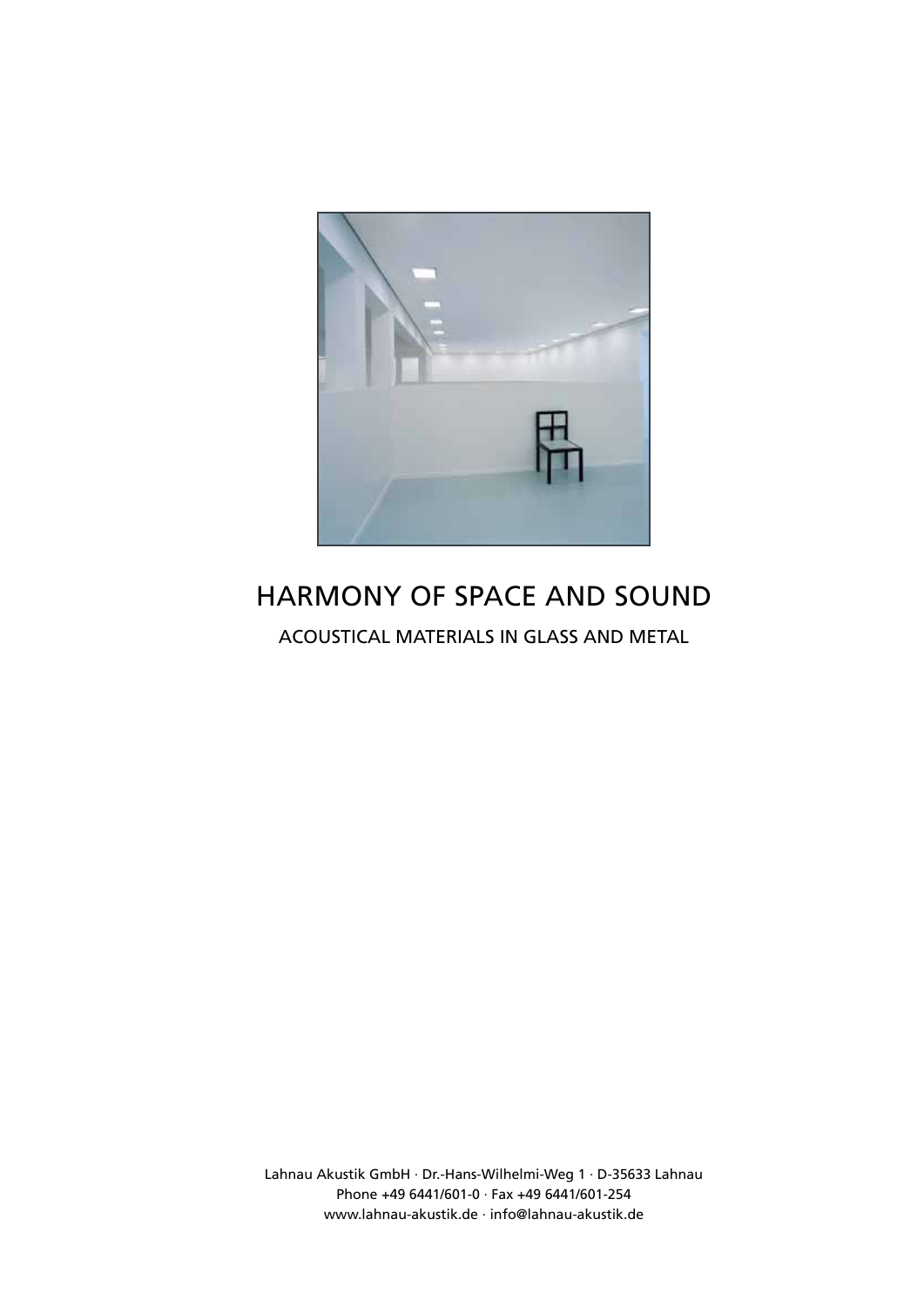# ACOUSTICS – DIMENSIONS OF ARCHITECTURAL DESIGN

### Harmony of eye and ear

The way we perceive sound is more direct and immediate compared to any of our other senses. Differing frequencies of sound waves penetrate the inner ear (cochlea) and are deciphered in the nerve cords of the brain. In the context of evolutionary process, it represents one of the most complex instances of learning that the human species has ever undergone.

While the ear is able to perceive 10 octaves, the eye is only capable of comprehending the components of one. Unlike the ear, the eye has the possibility of scanning a piece of information many times over, and it can afford a greater degree of inexactness.

However, the spoken word is a rapid, one-off event. Articulation of the same word twice in exactly the same way is practically impossible. The ear must operate in such a way that it is able it to decipher sound in an instant, both reliably and precisely.

Hearing something once must be enough, since one second later the person speaking has already added a few more words. This happens every time we have a conversation. Every fluctuation in tone can contain important information about the person speaking. This is lost when it is not perceived precisely in the instant it is emitted.

These insights provide the basis for our close cooperation with scientists, building engineers and contractors to develop and produce high performance acoustic building products, manufactured from high-grade materials to facilitate optimal speech comprehension in our built-up world. The effective combination of scientific knowledge with so many diverse designs, in respect to material, surface, colour and form, creates a people friendly architectural environment that meets all our demands.

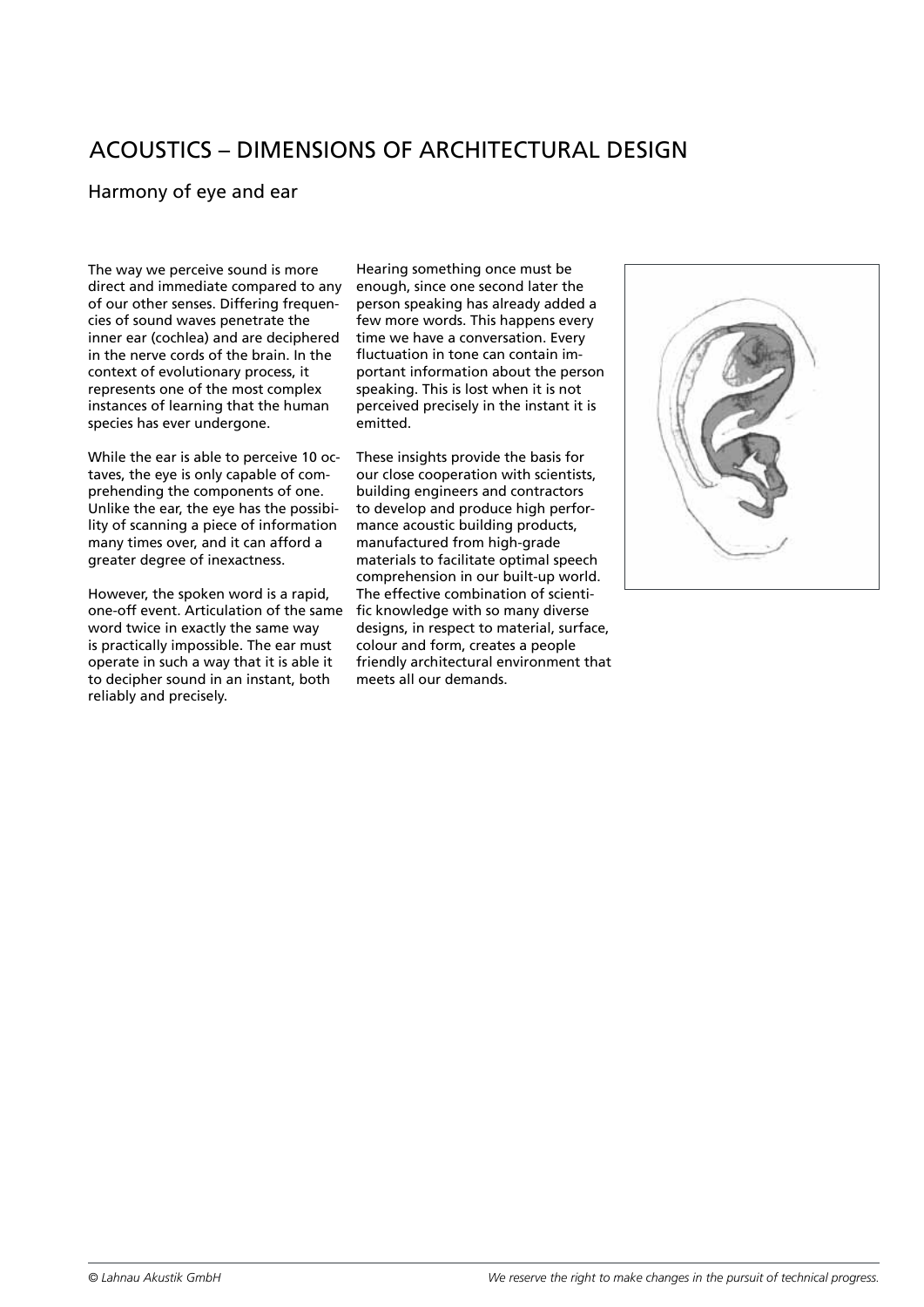# PREVENTIVE FIRE PROTECTION



The devastating fires of the Middle Ages, which often erased entire towns, has provided us with an ever growing understanding of preventive passive fire protection.

Buildings must be constructed to preclude a fire from breaking out. The construction must also prevent the spread of fires and smoke, which enables people, animals and valuables to be saved, and for the flames to be extinguished.

Building regulations and the associated implementation of rules are mandatory, as are the materials or classes of materials that may be used in particular buildings or parts of buildings. On the basis of standard fire tests, building materials are classified into approved classes, by the building authority, of: non-combustible, limited combustibility or flammable.

For each specific material classification the areas of application are determined according to the following philosophy:

The higher or bigger the building and the higher the number of people in the building, the more stringent the requirements are on the building materials used.

This includes, in particular, high-rise buildings, hospitals, residential care homes, schools, nurseries, sports stadiums, and other public buildings where you would expect to find a large number of people present.

Inside the building emergency routes and exits have the greatest significance since they enable people to get out of the building safely, and they also facilitate the access of rescue services and fire fighters to the building, even after fire has broken out.

As a result, only building materials of the material classification A are used for escape routes.

In case of a fire, these materials must meet the requirements, not only of low combustibility but also those relating to the generation of smoke and toxic gasses.

Our building materials made in metal and, particularly, the expanded glass granulate panel with inorganic binding agents MIKROPOR® G, meet these most stringent requirements. Corresponding building authority certificates provide attestation to this fact in many different countries in the world.

In general, certification procedure takes the form of a so called general building authority's approval, or a general building authority's test certificate for the material classification A.

Of course, for any case in which there is a special requirement for a composite material to an A quality, corresponding A substrate panels and coverings are available and carry the respective A-test certificates for composite materials.